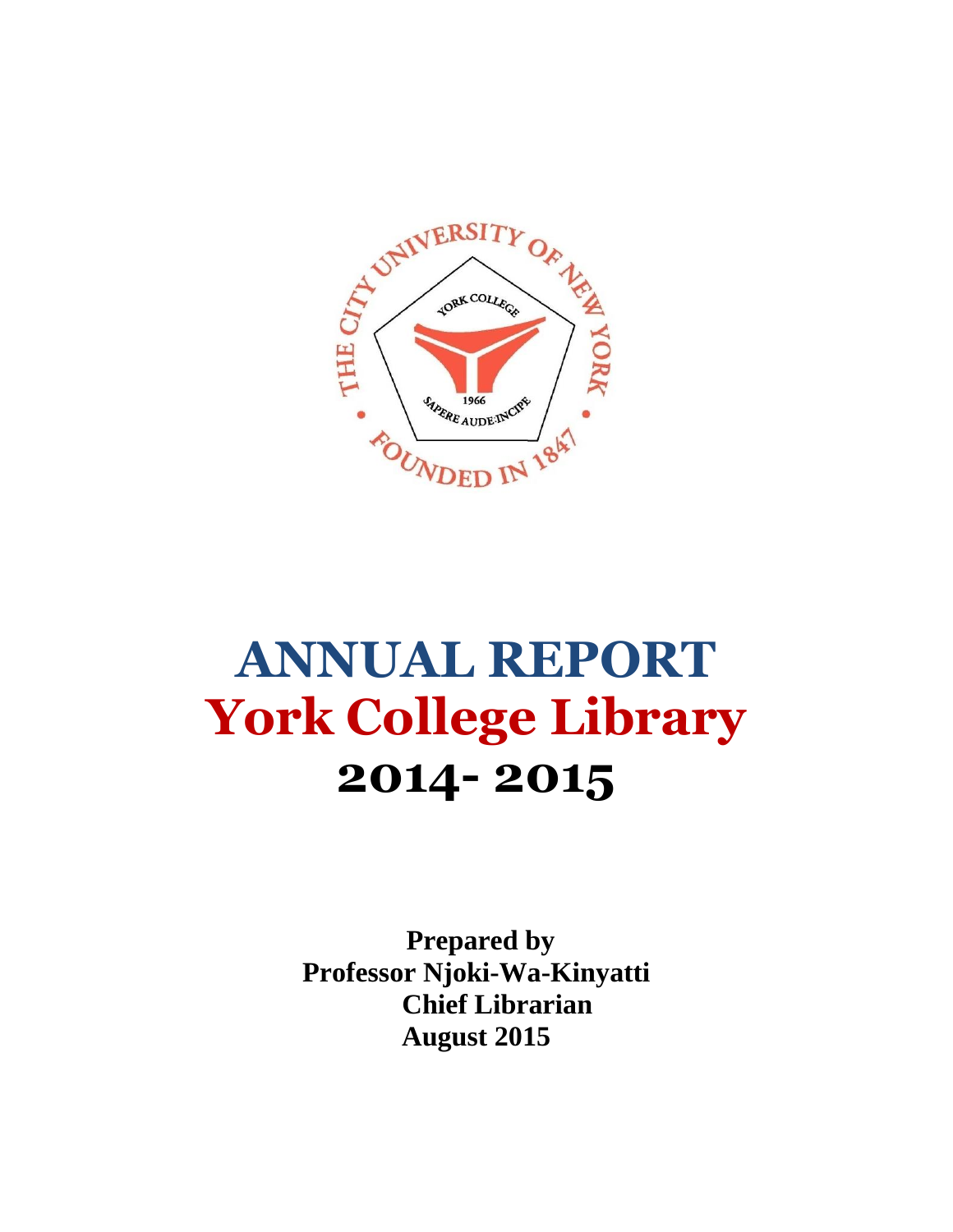# **York College Library**

### **Introduction**

York College Library had an exciting and successful year. Over the past academic year (2014- 2015), the library continued to provide a multitude of services, including one-on-one, in-depth research consultations; information literacy classes; interlibrary loans of books and articles; and reference assistance. The library increased its operating hours by opening earlier, implemented online research guides (LibGuides), purchased additional collections of eBooks, and subscribed to new electronic resources. Last year, the library also saw the completion of major projects, including the installation of new study carrels and lounge chairs and the upgrade and expansion of the information literacy classroom. During the next phase of the project, additional study rooms will be constructed on the third floor of the library.

### **I. Budget: Income and Expenditures**

(Statistics provided by Professor John Drobnicki, Head of Acquisitions & Collection Development)

The library appreciates the continued financial support from the York College Administration. The library"s main source of the budget is from the tax-levy funds (OTPS), but the library also receives additional funds from the following sources: the Students' Technology Fee (15%), Textbook funds from the CUNY Central Office, Auxiliary Enterprise funds (15 cents of every dollar spent by those who use cash to print or copy in the library), and, through the Queens High School for Sciences (QHSS), \$94 per student. The breakdown of the library's income receivables and expenditures for 2014-2015 is as follows:

| Table 1: Summary of the Library's Income Receivable for Academic Year, July 2014-June 2015 |               |  |  |
|--------------------------------------------------------------------------------------------|---------------|--|--|
| <b>Summary</b>                                                                             | <b>Income</b> |  |  |
| <b>OTPS 70054</b>                                                                          | \$162,051.78  |  |  |
| Tech Fee                                                                                   | \$240,000     |  |  |
| <b>Textbooks Funds</b>                                                                     | \$71,526      |  |  |
| <b>High School Funds</b>                                                                   | \$40,796      |  |  |
| <b>Student Government Funds</b>                                                            | \$48,179      |  |  |
| <b>Auxiliary Enterprise/York College Foundation</b>                                        | \$24,494      |  |  |
| <b>CUNY Matching Funds (Grants)</b>                                                        | \$562         |  |  |

#### *Note: OTPS stands for (Other than Personnel)*

#### **Total Income for Academic Year 2014-2015 \$587,608.78**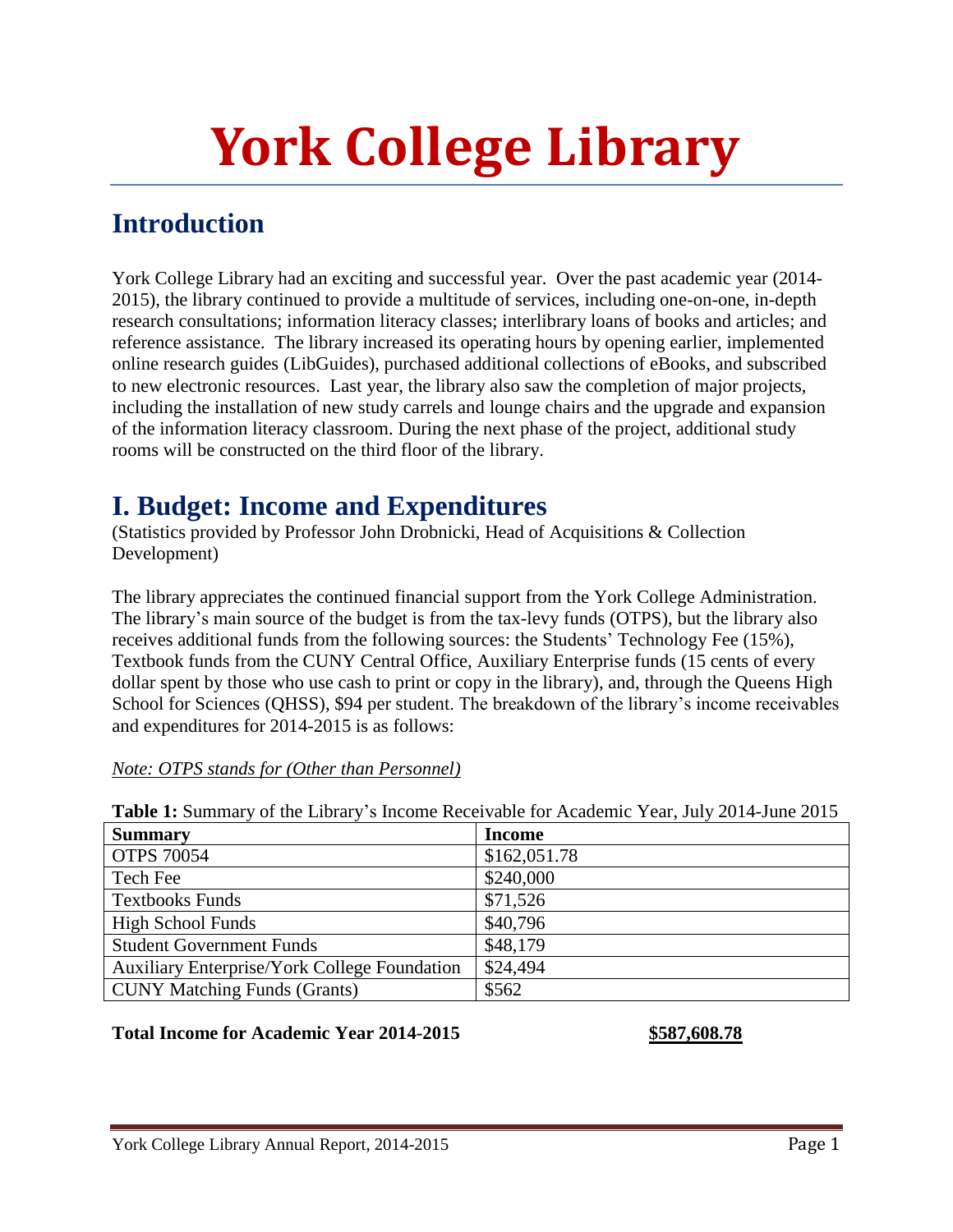Despite large increases in enrollment rates for several years, the library"s budget has remained the same. Although the library"s OTPS budget has not increased for three years, the cost of library materials continues to go up. In the past academic year 2014-2015, the library"s OTPS budget was \$162,051.78 including an additional \$71,526 in textbook funds from CUNY Central Office, \$40,796 high school funds and \$48,179 from Student Government. Therefore, without textbook, high school and Student Government funds, the library would not have managed to purchase additional eBooks or circulating books and textbooks. Compared with the 2013-2014 OTPS budget of \$151,538, the library"s budget for 2014-2015 (\$62,051.78) was increased by \$10,513. It is important to point out that increased funding makes it possible for the library to continuously update its print collection and purchase additional eBooks. If the current trends in enrollment persist, the library will face an alarming problem of an outdated print collection. In order for the library to provide the support that York College students need to become well prepared researchers and to succeed from the moment they enroll to the day they graduate, it is imperative that the library continues to develop and update its collection. Over the next year or two, York College will start offering new graduate programs in Pharmaceutical Sciences and Physician Assistant. This will require a renewed commitment to the library from the Administration in order to support these new programs and increase the library's resources in those areas. In addition, since graduate students require specialized research assistance in their fields, the library will need additional personnel.

| <b>Summary of Expenditures</b>        | <b>Income</b> |
|---------------------------------------|---------------|
| <b>Electronic Resources</b>           | \$247,078.83  |
| Serials                               | \$69,983.45   |
| <b>Books</b>                          | \$205,666.35  |
| E-books                               | \$11,673.51   |
| <b>DVDs</b>                           | \$1,123.87    |
| Cataloging                            | \$627.04      |
| Interlibrary Loan                     | \$2,172.96    |
| <b>Consortium Membership</b>          | \$1,901.00    |
| Office Supplies/Equipment & furniture | \$35,649.94   |
| <b>Contractual Services</b>           | \$2,424.00    |

Table 2: Summary of the Library's Expenditures for the Academic Year, July 2014-June 2015

#### **Grand Total of Annual Expenditures: \$578,300.95**

During the past academic year (2014-2015), the library spent \$205,666.35 on books and \$69,893.45 on serials. The total annual expenditures for academic year 2014-2015 was \$578,300.95 reflecting an increase of \$105,118.95 compared to last year's annual expenditures of \$473,182. It is important to note, however, that the library"s book budget included \$71,526 in textbook funds, \$40,796 in High School funds and \$48,179 Student Government funds (a total of \$160,501). Therefore, without these additional funds, the library would not have been able to purchase textbooks, circulating materials and eBooks. If the York College Library is to succeed in fulfilling its commitment of providing quality service and resources to students and faculty, it is imperative that it is allocated reasonable funds to continuously update its resources.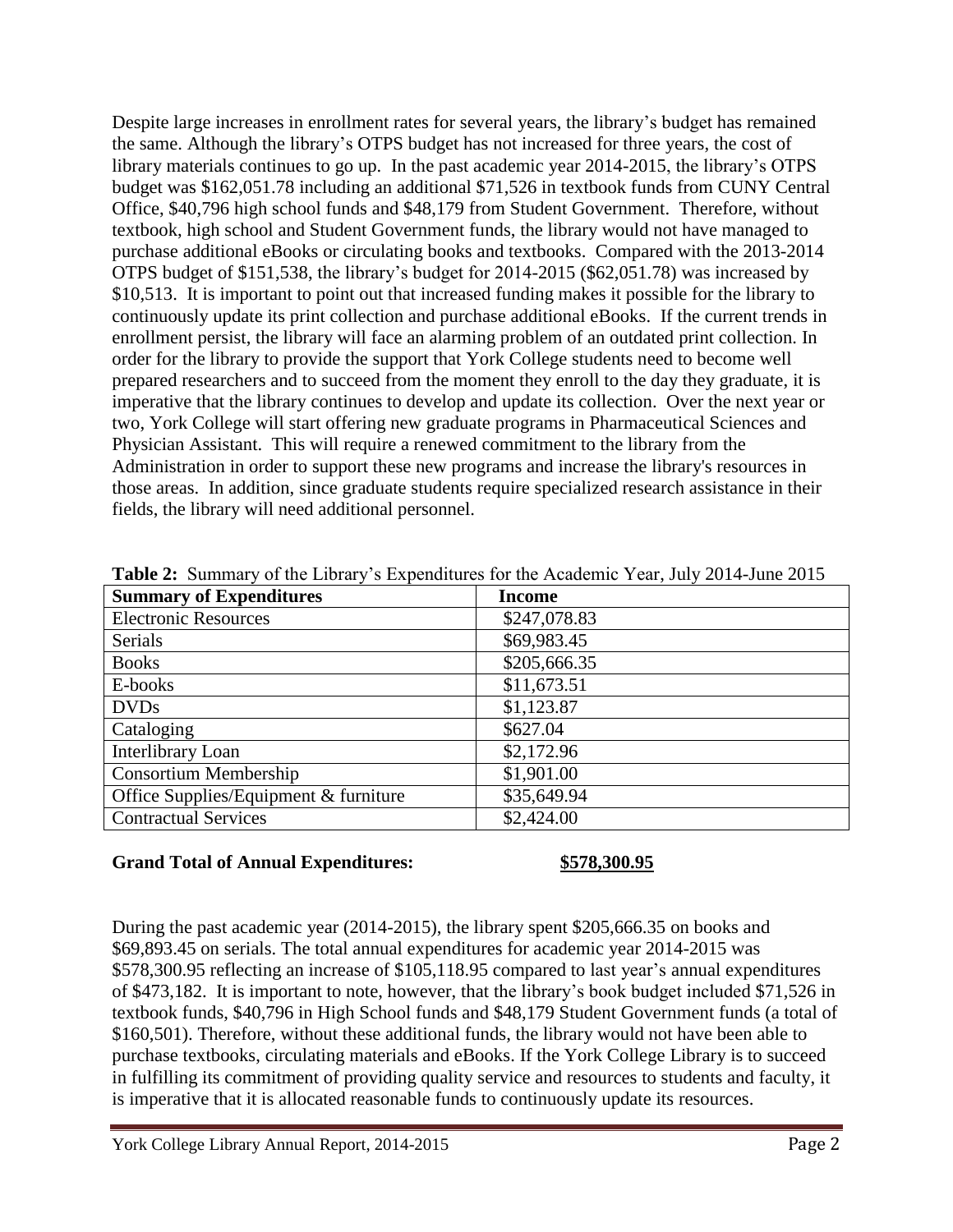The 2005 agreement between the New York City Department of Education and the City University of New York (CUNY) stipulates that all CUNY libraries with an affiliated high school receive \$94 per high school student. Since York Library serves the Queens High School for the Sciences at York College (QHSS), the library received \$40,796 in high school funds, which was spent on books.

During the past academic year 2014-2015, the library also received \$562 in matching funds from CUNY Central for research-level collection development to support existing graduate program/s. These funds are based on the number of graduate programs; thus, since York College has only one graduate program, the library received minimal funding. It is hoped that when York College starts offering additional graduate programs, the library"s matching funds will be increased.

### **II. Reference Services**

(Statistics compiled by Professor Christina Miller, School Media Specialist and Head of Reference Services)

During the past academic year (July 2014-June 2015), library faculty handled 10,996 reference transactions (32% professional, 39% non-professional and 29% computer/Web-related); 122 of the professional interactions were classified as research consultations (lasting >20 minutes). This represents a decline of 1,271 transactions from last year"s total of 12,235 transactions plus 32 research consultations. This sixth year of an overall decline in reference interactions with an increase in research consultations mirrors a national trend that likely reflects changing "points of access" for library users; changing research methods; availability of online tutorials and research guides; broad availability of email and other online reference services (York"s librarians responded to 59 email reference questions last year versus 41 during fiscal year 2013-14); expanded IT presence in libraries; increased numbers of distance education and hybrid courses; and availability of library skills classes and credit-bearing information literacy courses. The dramatic decline (an average of 27 per week) in the number of computer/web questions handled by York librarians may reflect not only the continuing presence of the IT service desk staff in the library, better prepared students, and fewer problems with CUNY First, scanning and printing, but also the increase in scheduled reference desk shifts (from one per week to five per week) for York Library"s IT CLT and Systems Administrator, Jahed Sarwar (who is "on-call" until 5pm after his daily 9-10:30am reference desk shift).

| <b>Table 5.</b> Kelefelice Questions by Category, Jury 2000 Julie 2015 |                     |              |                         |              |  |
|------------------------------------------------------------------------|---------------------|--------------|-------------------------|--------------|--|
| Year                                                                   | <b>Professional</b> | Computer/Web | <b>Non-Professional</b> | <b>Total</b> |  |
| July 14-June $15$                                                      | 3,524               | 3,205        | 4,267                   | 10,996       |  |
| July 13-June 14                                                        | 3,266               | 4,504        | 4,465                   | 12,235       |  |
| July 12-June 13                                                        | 4,436               | 5,304        | 5,607                   | 15,347       |  |
| July 11-June $12$                                                      | 4,270               | 5,996        | 5,710                   | 15,976       |  |
| July 10-June 11                                                        | 5,548               | 7,690        | 6,345                   | 19,583       |  |
| July $09$ -June $10$                                                   | 7,762               | 6,680        | 10,373                  | 24,815       |  |
| July 08-June 09                                                        | 8,737               | 6,786        | 10,392                  | 25,915       |  |

**Table 3:** Reference Questions by Category, July 2008-June 2015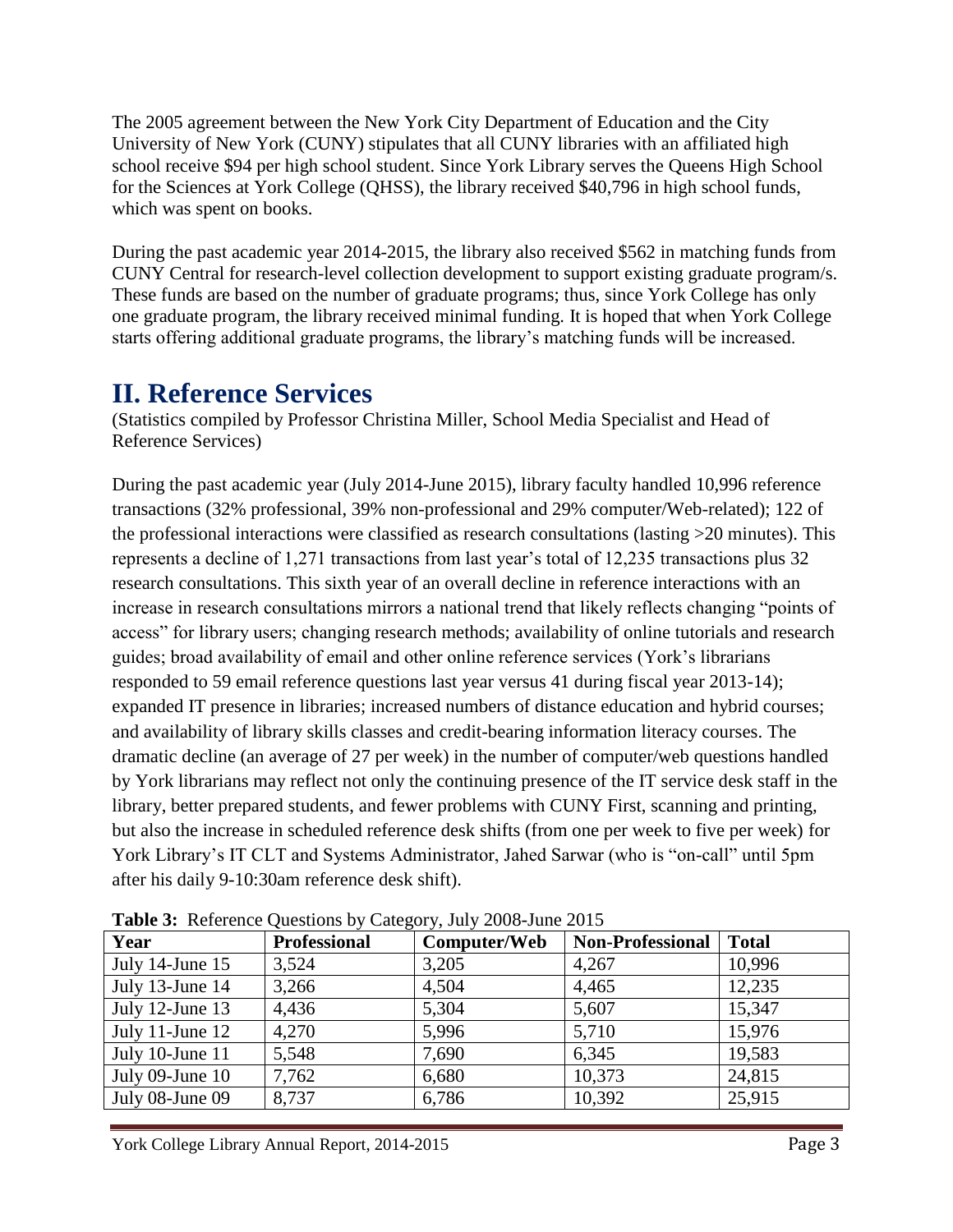| July 07-June 08 | 8,978 | 4,169<br>Æ | 8,545 | 21,692 |
|-----------------|-------|------------|-------|--------|
|                 |       |            |       |        |

### **III. Cataloging & Collection Maintenance**

(Data provided by Mrs. Rose Dunne, CUNY Administrative Assistant, Cataloging)

In the past academic year (2014-2015), 3,251 volumes were added to the library"s collections. Of these volumes, 2,059 were for the Circulating Collection; 272 for the Reference Collection; 495 for Reserve Textbook Materials; 425 for the Curriculum Materials Collection (CMC); and 21 for the closed collection. In addition, 562 volumes were obtained through gifts, donations and largesse from other libraries.

The library also added 17 volumes of serials, which included 16 volumes for the Reference Collection and one volume for the Circulating Collection. Furthermore, 16 CDs and10 DVDs were added to the collection. The library discarded 7 titles and withdrew 781 books from the collection, which included 442 volumes of reserve materials and 339 volumes of circulating and reference materials.

### **IV. Circulation and Reserve Services**

(Statistics provided by Mrs. Grace Avila, Manager of Circulation & Reserve Services)

| Tuble Transport of Chedhanon and Robert Par |                             |  |
|---------------------------------------------|-----------------------------|--|
| Year                                        | <b>Total Items Borrowed</b> |  |
| 2014-2015                                   | 121,954                     |  |
| 2013-2014                                   | 129,718                     |  |
| 2012-2013                                   | 138,451                     |  |
| 2011-2012                                   | 131,190                     |  |
| 2010-2011                                   | 127,411                     |  |

**Table 4:** Number of Circulation and Reserve Transactions, July 2014-June 2015

As shown in Table 4 above, the total figures for items that were borrowed for use within and outside the library decreased by 7,764 from the previous year"s total of 129,718. Perhaps, the decrease results from use of the CLICS service, a reliable and convenient method for library patrons to borrow materials from other CUNY libraries.

**NOTE**: During the past year, 125 circulating and reserve books were lost.

### **V. CLICS (CUNY Libraries Intra-Campus Service)**

(Statistics provided by Mr. Travis Hilton, CUNY Office Assistant, Circulation & Reserve Services)

| <b>Total Items Sent by York</b><br>Year |       | <b>Total Items Received by York</b> |  |
|-----------------------------------------|-------|-------------------------------------|--|
| 2014-2015                               | 3,134 | 3.662                               |  |

**Table 5:** Number of CLICS Transactions, July 2010-June 2015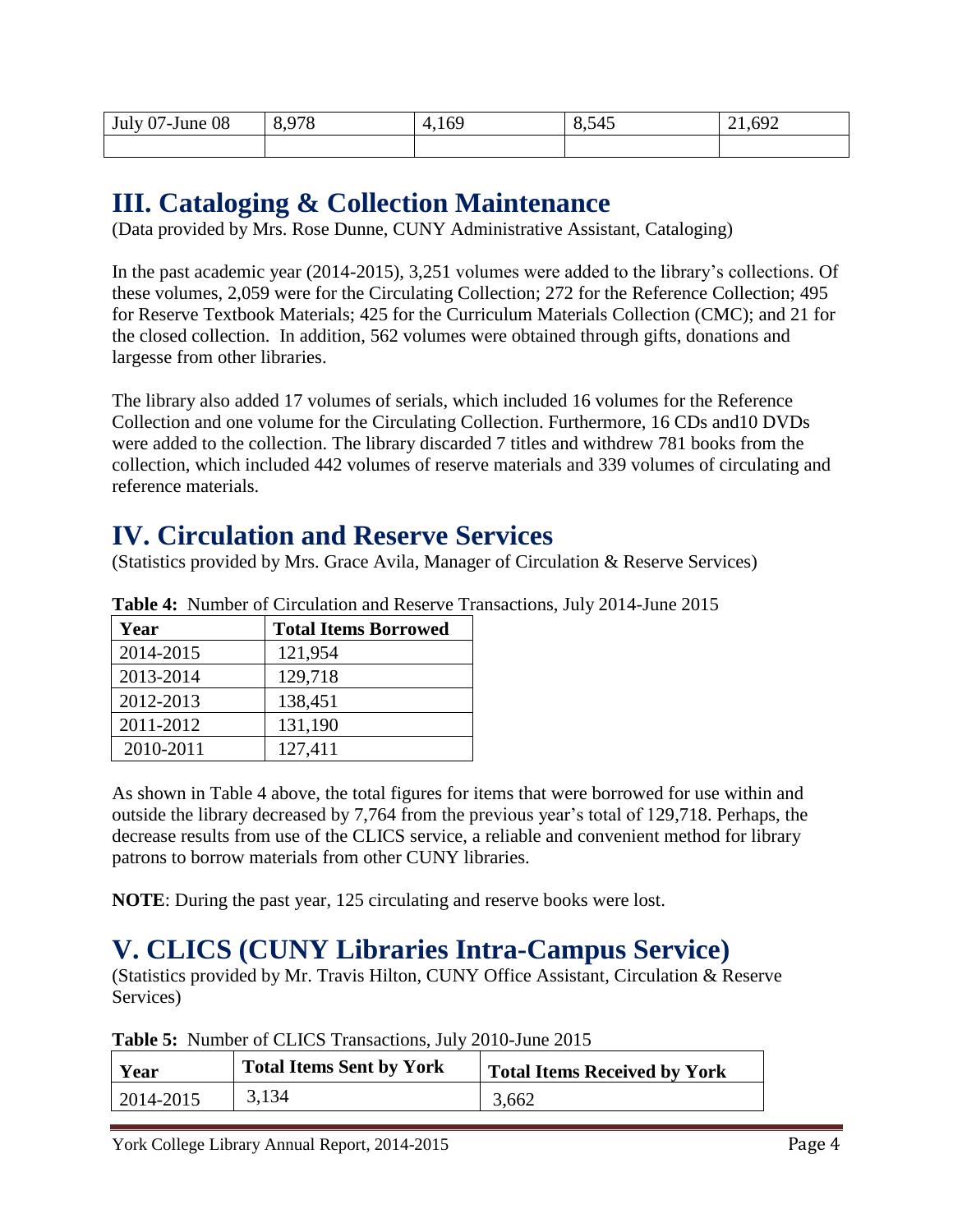| 2013-2014 | 3,216 | 3,466 |
|-----------|-------|-------|
| 2012-2013 | 2,683 | 2,601 |
| 2011-2012 | 3,484 | 3,270 |
| 2010-2011 | 4.311 | 3,331 |

The total Circulation/Reserve CLICS statistics for items received and sent in 2014-2015 was 6,268. In addition to CLICS, 27 bags of Interlibrary Loans were processed through LAND service.

### **VI. Electronic Resources**

(Data provided by Professor Anamika Megwalu, Coordinator of Electronic Resources, Head of Interlibrary Loan, and Library Webmaster)

The library received \$240,000 in funding from the Student Technology Fee in the academic year 2014-2015. Thanks to the reasonable allocation of technology fee funds the library was able to continue its subscriptions of electronic resources. Over the past academic year (2014-2015), the library spent \$225,981 for reference databases, an expenditure which was more than the \$162,051.78 in OTPS budget allocation for the library. (Please note, Technology Fee funds also pay for toner, paper, and maintenance contracts for students' printers, and photocopy machines in the Library, which are not included in Table 2). Over the past academic year, the library subscribed to the following additional databases:

- **LGBT Thought and Culture**
- UpToDate

The library also purchased Oxford University Press and Routledge Online Collections with textbook funds.

In 2014-2015, CUNY"s Central Office of Library Services (OLS) subscribed to several electronic resources and made them available to all CUNY libraries at no cost.

STEM resources include:

- **IEEE Xplore Digital Library**
- **Springer**
- Nature Journals
- **Wiley**
- Science Direct

Other databases include:

- E-Marketer
- LibGuides

These invaluable resources-particularly the STEM resources-will benefit York College faculty and students' research in science programs. Given the library's mandate to support nursing,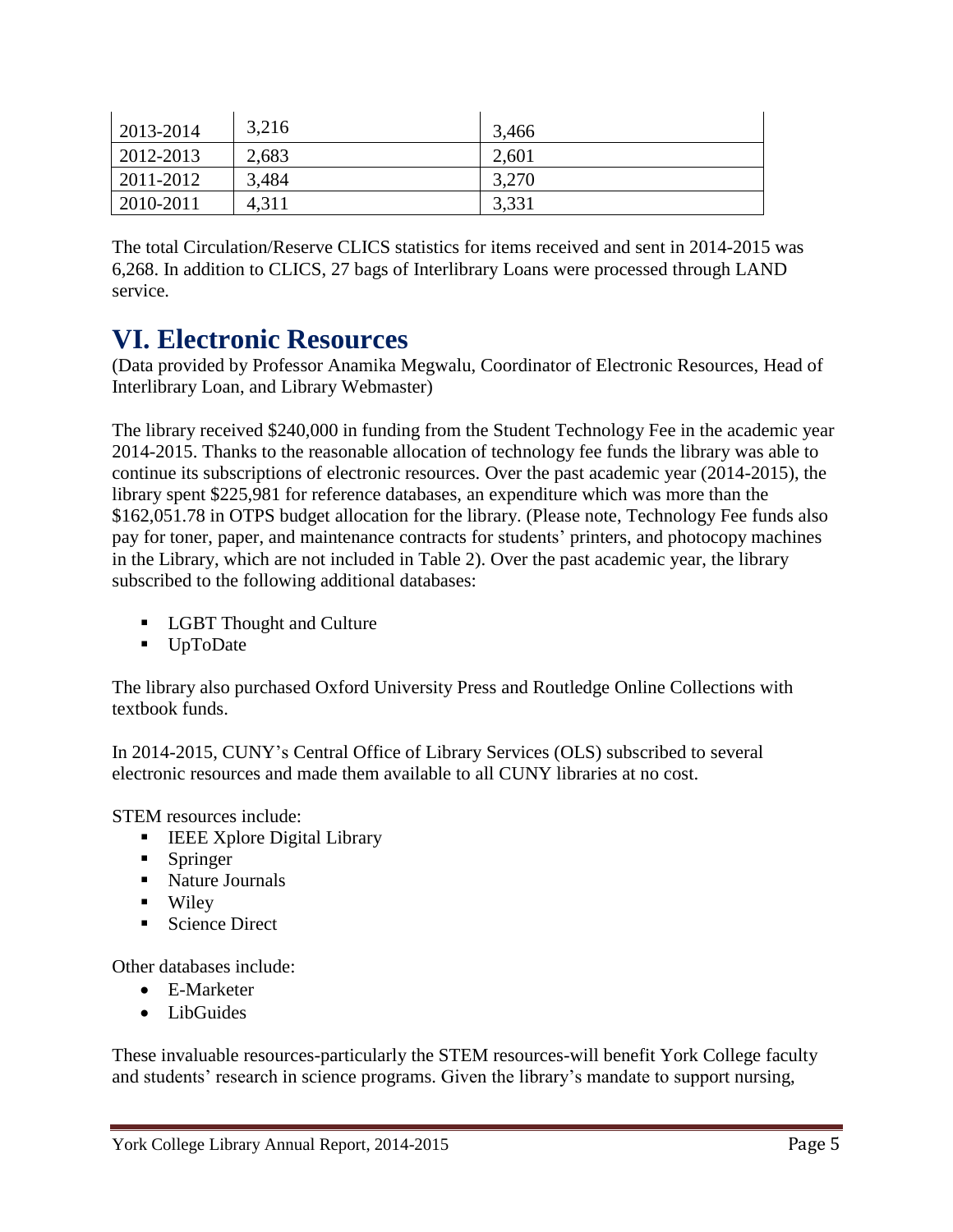science and allied health professional programs, the stem resources will greatly benefit York College students and faculty. Additional eBooks will also be extremely useful.

### **VII. Interlibrary Loan**

(Data provided by Professor Anamika Megwalu, Coordinator of Electronic Resources, Head of Interlibrary Loan, and Library Webmaster.

The Library uses ILLiad, an online Interlibrary Loan (ILL) system that is paid for by the CUNY Central Office of Library Services. The ILL total requests for 2014-2015 were 485, reflecting a decrease of 42 requests compared to the previous year's total of 527. Possibly, the decline was a result of CLICs' usage which is a faster and more reliable method for borrowing materials from other CUNY libraries.

| <b>ILL Requests</b>   | <b>Articles</b> | <b>Books</b> | <b>Total</b> |
|-----------------------|-----------------|--------------|--------------|
| <b>Faculty</b>        | 136             | 53           | 189          |
| <b>Staff/Students</b> | 214             | 82           | 296          |
| <b>Total</b>          | 350             | 135          | 485          |

**Table 6:** ILL Requests from York College to other Libraries, July 2014-June 2015

Grand Total of Requests **485** 

### **VIII. Information Literacy**

(Statistics compiled by Professor Di Su, Coordinator of Information Literacy Program)

The library has an active Information Literacy program. During the past academic year 2014- 2015, the Information Literacy (IL) program continued to gain attention from classroom faculty, with announcements about the service regularly posted on Yorktalk by Prof. Su. Both the college and high school number of sessions dropped during the past academic year. One possible explanation might be the unavailability of Room 3G09, the library"s information literacy classroom, which was closed for construction. Another explanation might be that after several years of observing Library faculty teaching, some classroom faculty members had the confidence to teach general database searching without the assistance of a librarian. It is also likely that the decrease was a result of Pathway"s curriculum reform, which resulted in a reduction of the number of Speech 101 library sessions by 22 sessions. From July 2014-June 2015, library faculty taught 146 information literacy sessions, reflecting a decline of 29 sessions over the previous year"s (2013-2014) total of 175.

| Year      | <b>Number of IL Class</b> | <b>Number of IL Students</b> |
|-----------|---------------------------|------------------------------|
| 2014-2015 | 146                       | 3,330                        |
| 2013-2014 | 175                       | 4,156                        |
| 2012-2013 | 168                       | 4,340                        |
| 2011-2012 | 134                       | 4,020                        |
| 2010-2011 | 130                       | 3,250                        |

**Table 7:** Information Literacy Classes, July 2010-June 2015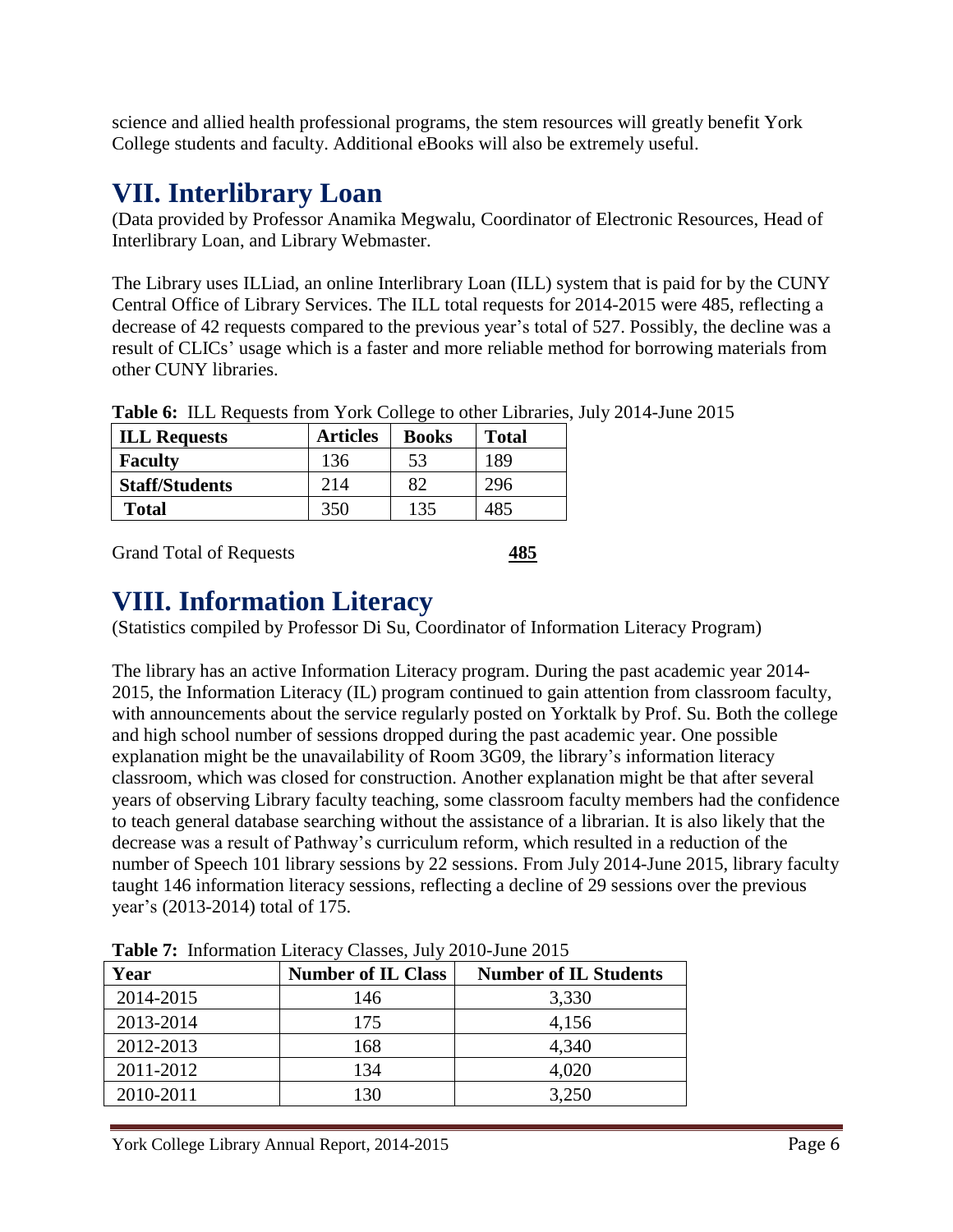| 2009-2010 | 100 | 2,405 |
|-----------|-----|-------|
|-----------|-----|-------|

### **IX. Computer Technology**

(Statistics provided by Mr. Jahed Sarwar, Library Systems Administrator)

During the past academic year (2014-2015), all 40 iMACs were replaced with PCs. The library now has a total of 160 PCs. The library also acquired one heavy-duty color printer, an IP Xerox copier, a plasma TV screen and a desktop magnifier to comply with Americans with Disabilities regulations. The library appreciates the continued support and expertise of the Department of Information Technology. As shown in Table 8, the library"s overall number of computers did not increase during 2014-2015. In addition, the library has 19 laptops.

| Year      | Lab-PCs | <b>PCs</b> | <b>MACs</b> | <b>Total</b> |
|-----------|---------|------------|-------------|--------------|
| 2014-2015 | າ:      | 139        |             | 160          |
| 2013-2014 |         | 99         | 40          | 160          |
| 2012-2013 |         |            | 38          | 150          |

**Table 8:** PCs/ MACs, July 2014-June 2015

### **X. Periodicals & Microforms**

(Data provided by Professor Daniel Cleary, Science Librarian, Liaison to the Information Technology Department, and Head of Serials & Microforms)

The periodicals print collection is still available, but patrons now mostly use electronic resources because of the convenience (off-campus and 24/7 access). In order for York College Library to meet the research needs of our patrons and maintain quality service, the library has shifted from print materials to electronic resources. As shown in Table 10, microforms usage declined tremendously when compared to 2011-2012. As shown in Table 11, the number of microforms subscriptions has been reduced to zero. The decision to discontinue microfilm subscriptions was based on the number of patrons who used these materials. Table 9 below shows that usage of periodicals continues to be high.

|                    | Table 7. I cribuicals Usage, July 2011-Julie 2013 |           |           |           |
|--------------------|---------------------------------------------------|-----------|-----------|-----------|
| Year               | 2011-2012                                         | 2012-2013 | 2013-2014 | 2014-2015 |
| Journals           | 65                                                | າຈາ       | 283       | 199       |
| <b>Newspapers</b>  |                                                   |           | 85        |           |
| <b>Total Usage</b> | 78                                                | าวา       | 368       | 236       |

#### **Table 9: Periodicals Usage, July 2011-June 2015**

| Table 10: Microforms Usage, July 2011-June 2015 |  |  |
|-------------------------------------------------|--|--|
|                                                 |  |  |

| Year        | 2011-2012 | 2012-2013 | 2013-2014 | 2014-2015 |
|-------------|-----------|-----------|-----------|-----------|
| Journals    | つよ        |           |           |           |
| Newspapers  |           |           |           |           |
| Total Usage | 43        |           |           |           |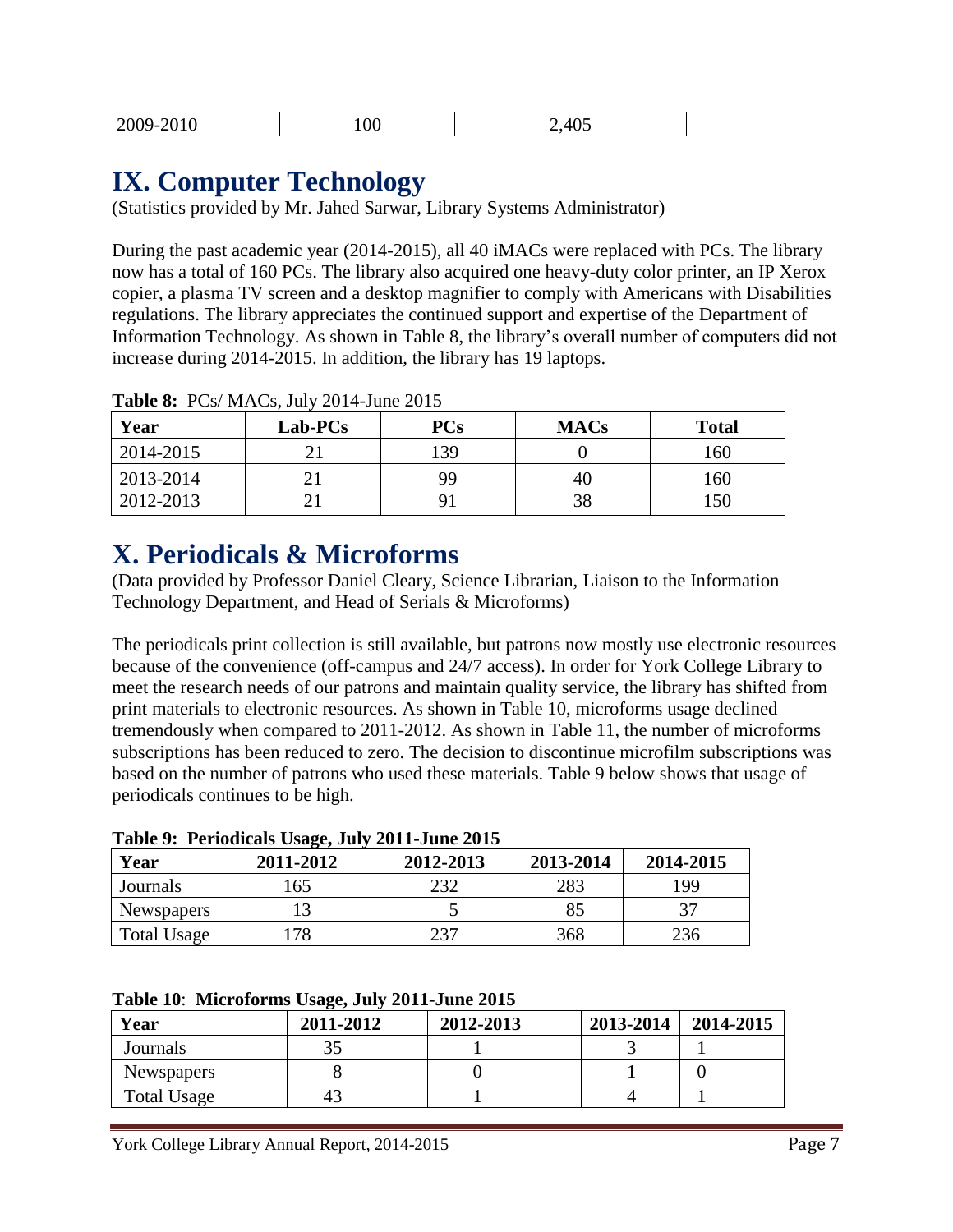| <b>Journals/Microforms Received</b> | <b>Number</b> |
|-------------------------------------|---------------|
| Current Journal                     | 49            |
| Microfilm Reels                     |               |
| <b>Total Received</b>               | ΔY            |

**Table 11: Journals & Microforms Received, July 2014-June 2015**

### **XI. Outreach to Queens High School for the Sciences at York College (QHSS) and Early York College Academy (YECA)**

(Data provided by Professor Christina Miller, School Media Specialist and Head of Reference)

Professor Miller led a professional development session, "Library Lessons and the CCSS (Common Core State Standards*)*," for QHSS teachers at the beginning of the school year. Over the past year, Prof. Miller provided ten information literacy classes for QHSS students, one for YECA students, and one for students from an area high school. In addition, Prof. Miller provided research assistance via email for 20 QHSS students. The library displayed QHSS students" science posters over a five-day period in May. Books were purchased to support the QHSS curriculum; and, in an ongoing project, Professors Miller and Todd Simpson (Cataloger), with the help of many of the library"s College Assistants, are "re-vamping" the Children"s/CMC Collection (level is picture books through  $9<sup>th</sup>$  grade) by changing the collection's Deweycataloged books to LC classification, extensively weeding the outdated collection, and ordering new titles.

### **XII. Academic Works**

**(**Prepared by Professor Todd Simpson, Cataloging Librarian)

In CUNY"s new open access, institutional repository, Academic Works, York College has a growing collection of faculty *Publications and Research* readily available to download by anyone with Internet access. This new service - courtesy of the library - will ensure a stable, permanent platform where faculty can house copies of their publications and increase the worldwide impact of their research. We have every expectation that research housed in the repository will experience increased citation rates and improved discoverability through all major search engines. Faculty can be confident that research housed in the repository is on a secure server and given a persistent URL ensuring long-term access. Already you can look by school or discipline to see current scholarship being produced CUNY-wide. We hope that this will lead to cross-pollination of ideas throughout our academic community. Academic Works will operate under a self-submission process; faculty can simply create an account, follow the prompts, and begin uploading. Academic Works is still under development, and while there is an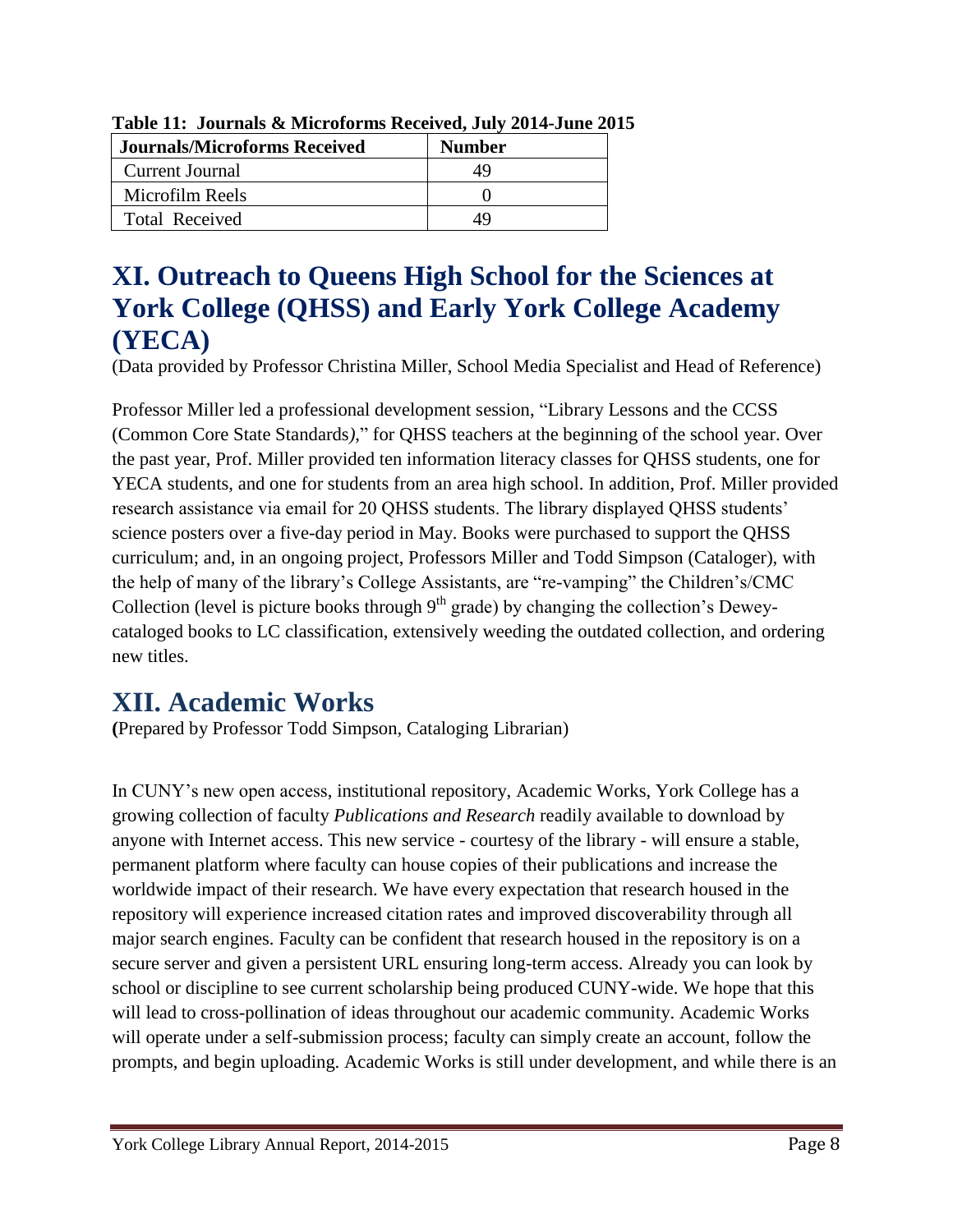Author FAQ page, faculty are encouraged to contact Professor Todd Simpson, the Cataloging Librarian at York College Library, for additional assistance.

### **XIII. Facilities Improvements**

(Prepared by Professor Daniel Cleary, Science Librarian, Liaison to the Information Technology Department, and Head of Serials & Microforms)

Approximately five years ago, York College Library received new carpeting and chairs, and the Reserve/Circulation Area was renovated to create a more pleasing appearance and more efficient workspace. Last year, over a hundred new PCs were put into place and some relatively old Macs were removed for future replacement.

Since the library opened in the Academic Core Building in 1986, the furniture has never been upgraded. The summer of 2015 saw the implementation of some long-standing plans. Over 200 new blond, hardwood study carrels were placed throughout the library resulting in expansion of the absolute quiet study area and the creation of new areas that will be more conducive to study. In addition, the long-needed expansion of the library"s Information Literacy Classroom is almost complete; the room will now accommodate up to 30 students with workstations and a Smartboard. The room also includes two inclusive-accessible workstations. The Adaptive Technology Room has moved to a new area that comes with a small gain in square footage. Their old space was converted into two group study rooms resulting in an approximate twenty percent increase in the library"s enclosed group study space. Additional partially-enclosed group study areas will soon be added to the library"s third floor. Twenty-one new lounge chairs will be located behind these rooms/large cubicles.

### **XIV. Archives**

(Prepared by Professor Scott Sheidlower)

Professor Sheidlower replaced Prof. Machalow, after his retirement, as archivist and his emphasis is organizing the collection. A few very exciting things were collected this year, for example:

- Documents and photographs related to the renaming of the Milton Bassin Performing Arts Center;
- Some items from the term of President Josephine Davis

Professor Sheidlower has been trying to get space on the server to hold the electronic documents that he is now starting to receive as archivist. In addition, he is in the process of arranging to get an archival volunteer from Queens College"s library school to help professionally organize the collection. This volunteer is scheduled to begin in the Fall of 2015. He will work under the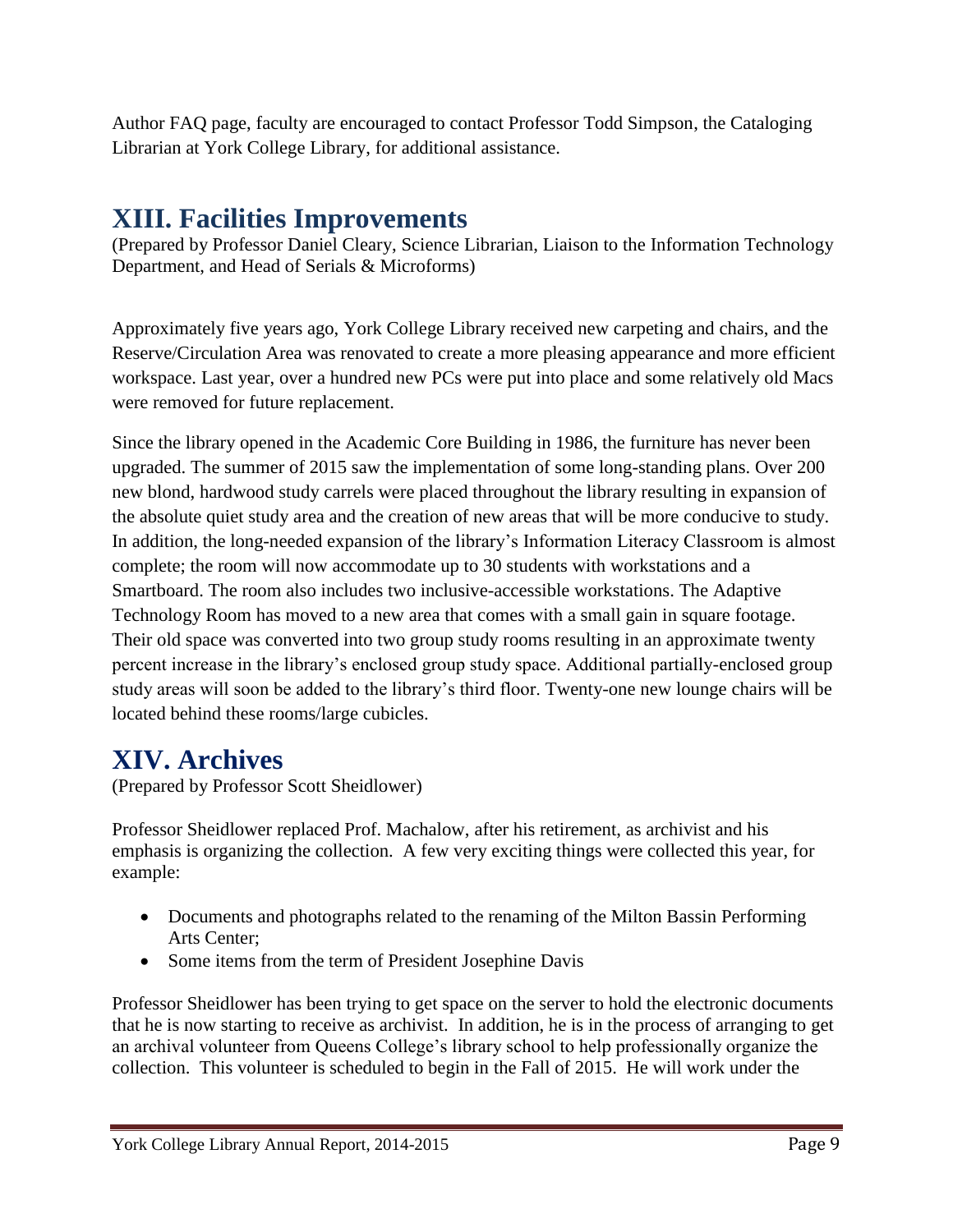supervision of the head of the Archival Program at Queens College and will report to Professor Sheidlower at York.

## **XV. Personnel Changes**

In 2014-2015, the library experienced major personnel changes. Senior faculty member Professor Robert Machalow retired in November 2014 after 32 years of service at York College. The York College administration authorized the library to recruit and fill the vacated line with a substitute faculty member who will start in Fall 2015. In January 2014, the library hired Professor Todd Simpson to fill a vacated cataloging position.

### **XVI. Major Challenges**

When the vacated faculty line is filled in Fall 2015, the library will have eight full-time faculty members and four adjuncts, but the library remains understaffed. The enrollment at York College has grown steadily for the past several years; however, this has not translated into additional personnel in the library department. The shortage of library faculty has been an ongoing problem over the past several years, creating challenges in the provision of services and faculty and staff workloads. It is hoped that in the near future the Library Department will be approved for additional lines to enable it to provide state-of-the-art services, more manageable workloads for faculty and staff, and increased access for patrons. In spite of all the challenges, a spirit of teamwork, commitment and camaraderie among library faculty and staff enables the library to continue to provide quality services to its users and achieve its annual goals.

### **XVII. Library Faculty Scholarship, Presentations, and Creative Works, 2014-2015**

#### **Daniel E. Cleary (Assistant Professor):**

Cleary, D. E. (2014, October). [Review of the book *Future park: Imagining tomorrow's urban parks*, by A. Wright]. *Choice*, *52*, 279-280.

Cleary, D. E. (2015, Spring). CuPL – CUNY libraries branch out! *LibWire*, 9, 4.

#### **John A. Drobnicki (Professor):**

Drobnicki, J. A. (2014). CUNY librarians and faculty status: Past, present, and future. *Urban Library Journal*, *20*(1).

Drobnicki, J. A. & Regalado, M. (2014, September 16). Decade of the libraries. *Clarion* website. Retrieved from [https://www.psc-cuny.org/clarion/september-2014/viewpoints-what](https://www.psc-cuny.org/clarion/september-2014/viewpoints-what-i%E2%80%99d-say-chancelor%E2%80%99#comment-3293)[i%E2%80%99d-say-chancelor%E2%80%99#comment-3293](https://www.psc-cuny.org/clarion/september-2014/viewpoints-what-i%E2%80%99d-say-chancelor%E2%80%99#comment-3293)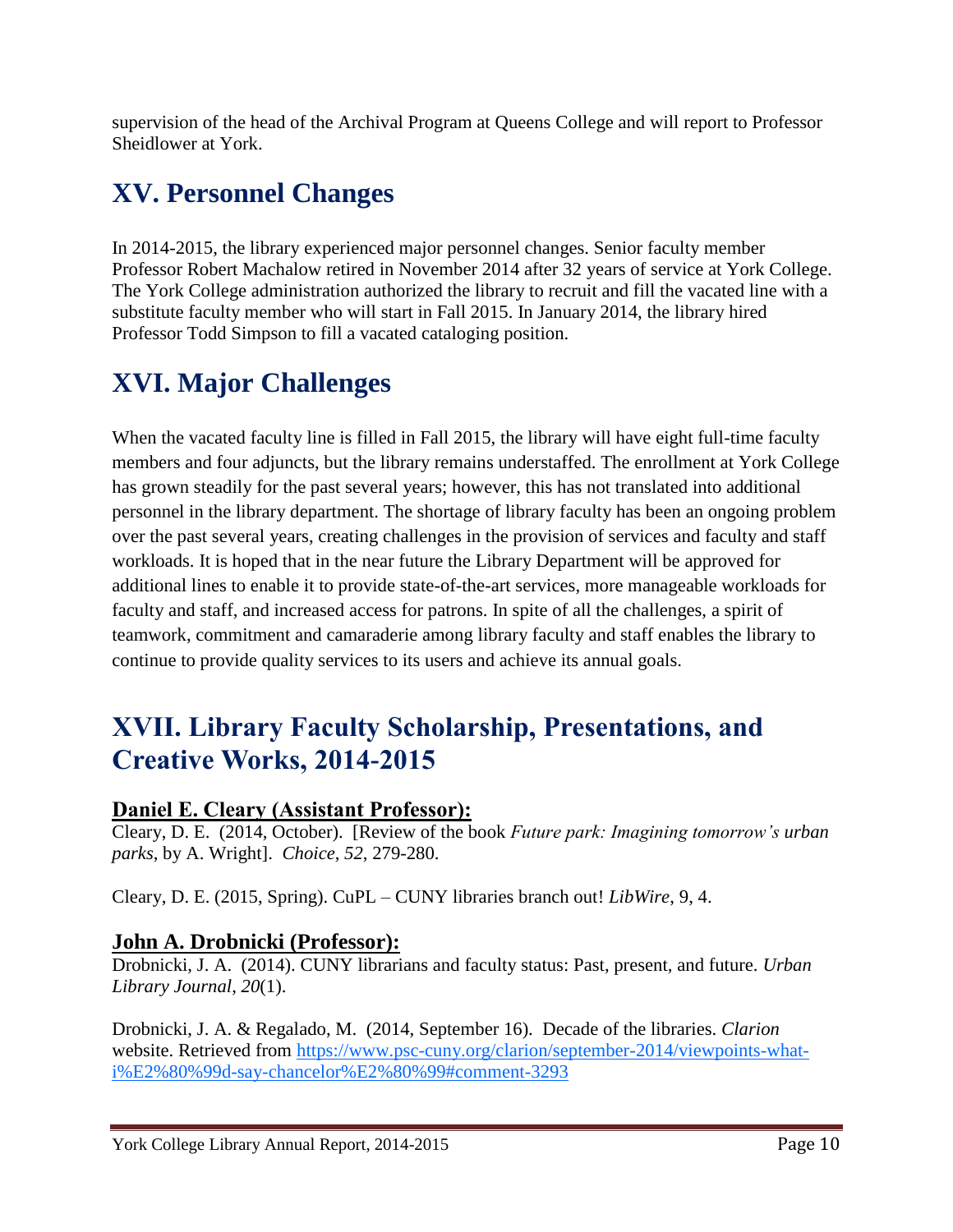Miller, C., & Drobnicki, J. A. (2015). York College Library's school media specialist: A new library model for easing the transition from high school to college. In B. L. Eden (Ed.), *Enhancing teaching and learning in the 21st-century academic library: Successful innovations that make a difference* (pp. 91-102). Lanham, MD: Rowman & Littlefield. Retrieved from [http://academicworks.cuny.edu/yc\\_pubs/6](http://academicworks.cuny.edu/yc_pubs/6)

Drobnicki, J. A. (2015, June). [Review of the book *Polish roots*, by R. A. Chorzempa]. *Choice*, *52*, 1619-1620.

Drobnicki, J. A. (2015, March 16). Gladys W. Jarrett. *Women of Library History*. [Web log post] Retrieved from<http://womenoflibraryhistory.tumblr.com/post/113784963201/gladys-w-jarrett>

Drobnicki, J. A. (2015, March 16). York"s founding librarian made h[er]story: Remembering Gladys Jarret. *Academic Affairs Update, 9*, 1-2.

Drobnicki, J. A. (2015). Black studies and cultural diversity. [Research guide]. Retrieved from <http://libguides.york.cuny.edu/c.php?g=236316.htm>

Drobnicki, J. A. (2015). History. [Research guide]. Retrieved from <http://libguides.york.cuny.edu/c.php?g=236163>

Drobnicki, J. A. (2015). Philosophy. [Research guide]. Retrieved from <http://libguides.york.cuny.edu/c.php?g=236285>

Drobnicki, J. A. (2015). Political science. [Research guide]. Retrieved from [http://libguides.york.cuny.edu.c.php?g=236594](http://libguides.york.cuny.edu.c.php/?g=236594)

Drobnicki, J. A. (2015). Psychology. [Research guide]. Retrieved from <http://libguides.york.cuny.edu/c.php?g=2236397>

Drobnicki, J. A. (2015, Spring). The James Como Collection. *LibWire*, 9, 8.

#### **Njoki-Wa-Kinyatti (Associate Professor):**

Kinyatti, N. (2015, Spring). Greetings from the Chief Librarian. *LibWire*, 9, 1.

#### **Anamika Megwalu (Assistant Professor):**

Megwalu, A. (2014). Transliteracy: A holistic and purposeful learning. *The Reference Librarian*. *55*(4), 381-384.

Megwalu, A. (2014, December). [Review of the book *Children's core collection*]. *Choice, 51*, 5767.

Megwalu, A. (2014, December). [Review of the book *Children's core collection*]. *Choice, 51*, 5767.

Megwalu, A. (2015). Encouraging transliteracy through reference instructions. *The Reference*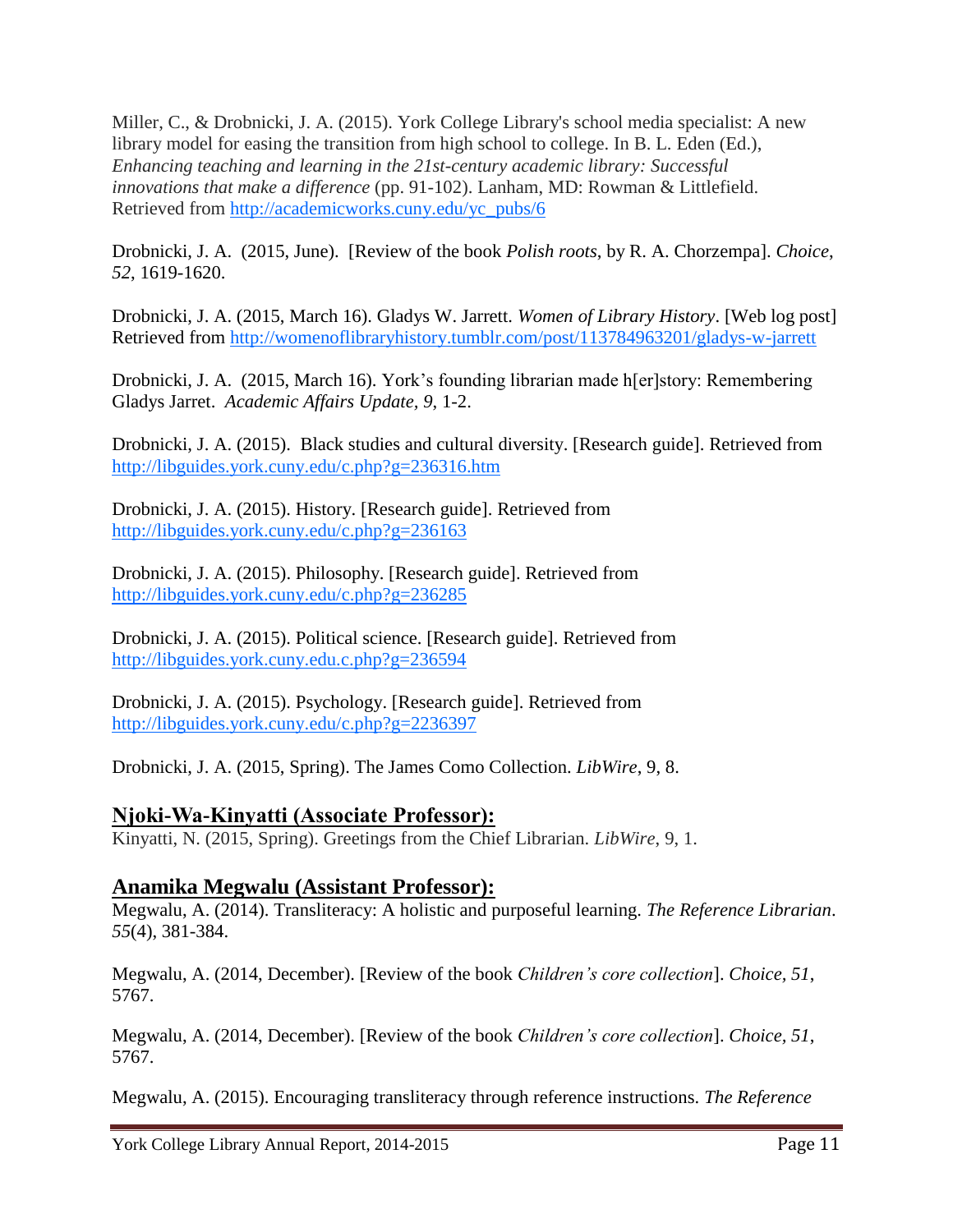*Librarian. 56*(2), 157-160.

Megwalu, A., & Miller, C. (2015, May 1). Transliteracy: All things being equal. Presentation at Queens College"s (CUNY) CETL Teaching and Learning Showcase, Flushing, NY. Miller, C. (2014, August 14). Studies are newsworthy! – High school students learn about scientific studies by reading about them in the popular press. Paper presented at the [IFLA](https://owa.york.cuny.edu/owa/redir.aspx?C=YvimtLZqM0Cy-X4qsWh0GDCBCoPVHtEI4vLPfO736oh_jNKn8Q0aE61iMyzvyI9ShnGxm17Cvz0.&URL=http%3a%2f%2fiflasatellitelimerick.com%2f)  [Information Literacy Satellite Meeting](https://owa.york.cuny.edu/owa/redir.aspx?C=YvimtLZqM0Cy-X4qsWh0GDCBCoPVHtEI4vLPfO736oh_jNKn8Q0aE61iMyzvyI9ShnGxm17Cvz0.&URL=http%3a%2f%2fiflasatellitelimerick.com%2f) (Facing the Future: Librarians and Information Literacy in a Changing Landscape), Limerick, Ireland.

Miller, C., Simpson, T., & Megwalu, A. (2015, May 12). Welcome to the York College Library. Presentation at Professor 101 Session, York College, Jamaica, NY.

Megwalu, A. (2015). Mathematics & Computer Science. [Research guide]. <http://libguides.york.cuny.edu/c.php?g=218922>

Megwalu, A. (2015). Reviewed a book proposal on transliteracy for Chandos Publishing.

Megwalu, A., Miller, C., & Simpson, T. (2015, Spring). Spotlight: Tokunbo Adeshina, Former College Assistant at York Library. *LibWire*, 9, 3.

#### **Christina Miller (Assistant Professor):**

Miller, C. (2014). What do you collect? [Exhibit]. York College Library, Jamaica, NY.

Miller, C. (2014, December). [Review of the book *Unmarked*, by K. Garcia]. *Voice of Youth Advocates*, *37*, 77.

Miller, C. (2014, December). [Review of the series *Wizards of Technology*]. *Voice of Youth Advocates*, *37*, 92.

Miller, C. (2014, June). [Review of the book *Silence for the Dead*, by S. St. James]. *Voice of Youth Advocates*, *37*, 66.

Miller, C. (2014, August). [Review of the book *Signed, Skye Harper*, by C. L. Williams]. *Voice of Youth Advocates*, *37*, 75.

Miller, C. (2014, August 14). Studies are newsworthy! – High school students learn about scientific studies by reading about them in the popular press. Paper presented at the [IFLA](https://owa.york.cuny.edu/owa/redir.aspx?C=YvimtLZqM0Cy-X4qsWh0GDCBCoPVHtEI4vLPfO736oh_jNKn8Q0aE61iMyzvyI9ShnGxm17Cvz0.&URL=http%3a%2f%2fiflasatellitelimerick.com%2f)  [Information Literacy Satellite Meeting](https://owa.york.cuny.edu/owa/redir.aspx?C=YvimtLZqM0Cy-X4qsWh0GDCBCoPVHtEI4vLPfO736oh_jNKn8Q0aE61iMyzvyI9ShnGxm17Cvz0.&URL=http%3a%2f%2fiflasatellitelimerick.com%2f) (Facing the Future: Librarians and Information Literacy in a Changing Landscape), Limerick, Ireland.

Miller, C. (2015). Resources for College Libraries (RCL). *The Charleston Advisor*, *16*(3), 30-35.

Miller, C., & Drobnicki, J. A. (2015). York College Library's school media specialist: A new library model for easing the transition from high school to college. In B. L. Eden (Ed.), *Enhancing teaching and learning in the 21st-century academic library: Successful*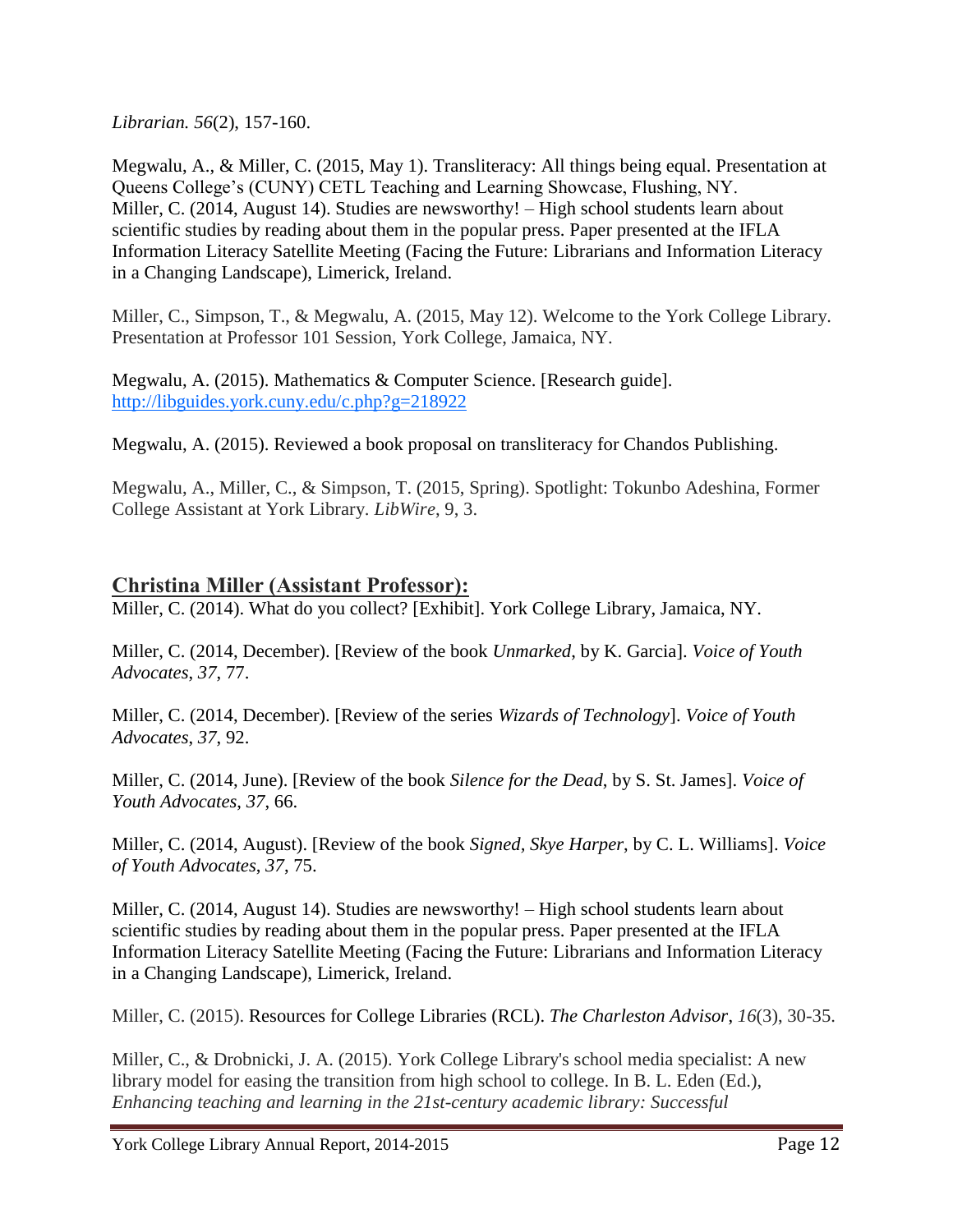*innovations that make a difference* (pp. 91-102). Lanham, MD: Rowman & Littlefield. Retrieved from [http://academicworks.cuny.edu/yc\\_pubs/6](http://academicworks.cuny.edu/yc_pubs/6)

Miller, C. (2015, April). [Review of the book *Down from the mountain*, by E. Fixmer]. *Voice of Youth Advocates*, *38*, 59.

Miller, C. (2015, April). [Review of the book *Punch like a girl*, by K. Krossing].*Voice of Youth Advocates*, *38*, 64.

Megwalu, A., & Miller, C. (2015, May 1). Co presented Transliteracy: All things being equal. Presentation at Queens College's (CUNY) CETL Teaching and Learning Showcase, Flushing, NY.

Miller, C., Simpson, T., & Megwalu, A. (2015, May 12). Welcome to the York College Library. Presentation at Professor 101 Session, York College, Jamaica, NY.

Miller, C. (2015). Reviewed presentation proposals and travel grant applications for the American Association of School Librarians' 17th National Conference and Exhibition (2015).

Miller, C. (2015). What is a Cultural Anthropologist? [Exhibit]. York College Library, Jamaica, NY.

Miller, C. (2015, Spring). Professor Di Su"s latest book. *LibWire*, 9, 5.

Miller, C. (2015, Spring). Re-vamping the Children"s/Curriculum Material Collections: A team effort. *LibWire*, 9, 9.

Megwalu, A., Miller, C., & Simpson, T. (2015, Spring). Spotlight: Tokunbo Adeshina, former College Assistant at York Library. *LibWire*, 9, 3.

#### **Scott Sheidlower (Associate Professor):**

Vaigneur, T. L., Jr. & **Sheidlower, S**. (2014, November 6). Has the progressive image of gay male college athletes advanced the LGBT identity in popular culture and on U.S. campuses? Presentation at the Gay, Lesbian, Bisexual, Transgender, Queer (GLBTQ) Studies area of the 2014 Annual Conference of the Mid-Atlantic Popular & American Culture Association, Baltimore, MD.

Sheidlower, S. (2015). [Review of the book *Implementing an inclusive staffing model for today's reference services: A practical guide for librarians*, by Julia K. Nims, Paula Storm, and Robert Stevens]. *Public Services Quarterly*, *11*, 37-38.

Sheidlower, S. (2015, February 20). [Review of the book *Mr. Loverman: A novel*, by Bernadine Evaristo]. *GLBT Reviews*. Retrieved from [http://www.glbtrt.ala.org/reviews/book-review-mr](https://owa.york.cuny.edu/owa/redir.aspx?SURL=eyTnWlaqWd_ncA8MY3D_Vw2ARjjEtRr2DrfhOEmTXLaqCunpE3DSCGgAdAB0AHAAOgAvAC8AdwB3AHcALgBnAGwAYgB0AHIAdAAuAGEAbABhAC4AbwByAGcALwByAGUAdgBpAGUAdwBzAC8AYgBvAG8AawAtAHIAZQB2AGkAZQB3AC0AbQByAC0AbABvAHYAZQByAG0AYQBuAC0AYgB5AC0AYgBlAHIAbgBhAGQAaQBuAGUALQBlAHYAYQByAGkAcwB0AG8ALwA.&URL=http%3a%2f%2fwww.glbtrt.ala.org%2freviews%2fbook-review-mr-loverman-by-bernadine-evaristo%2f)[loverman-by-bernadine-evaristo/](https://owa.york.cuny.edu/owa/redir.aspx?SURL=eyTnWlaqWd_ncA8MY3D_Vw2ARjjEtRr2DrfhOEmTXLaqCunpE3DSCGgAdAB0AHAAOgAvAC8AdwB3AHcALgBnAGwAYgB0AHIAdAAuAGEAbABhAC4AbwByAGcALwByAGUAdgBpAGUAdwBzAC8AYgBvAG8AawAtAHIAZQB2AGkAZQB3AC0AbQByAC0AbABvAHYAZQByAG0AYQBuAC0AYgB5AC0AYgBlAHIAbgBhAGQAaQBuAGUALQBlAHYAYQByAGkAcwB0AG8ALwA.&URL=http%3a%2f%2fwww.glbtrt.ala.org%2freviews%2fbook-review-mr-loverman-by-bernadine-evaristo%2f)

Sheidlower, S. (2015, May 21). [Review of the book *The geography of Pluto*, by Christopher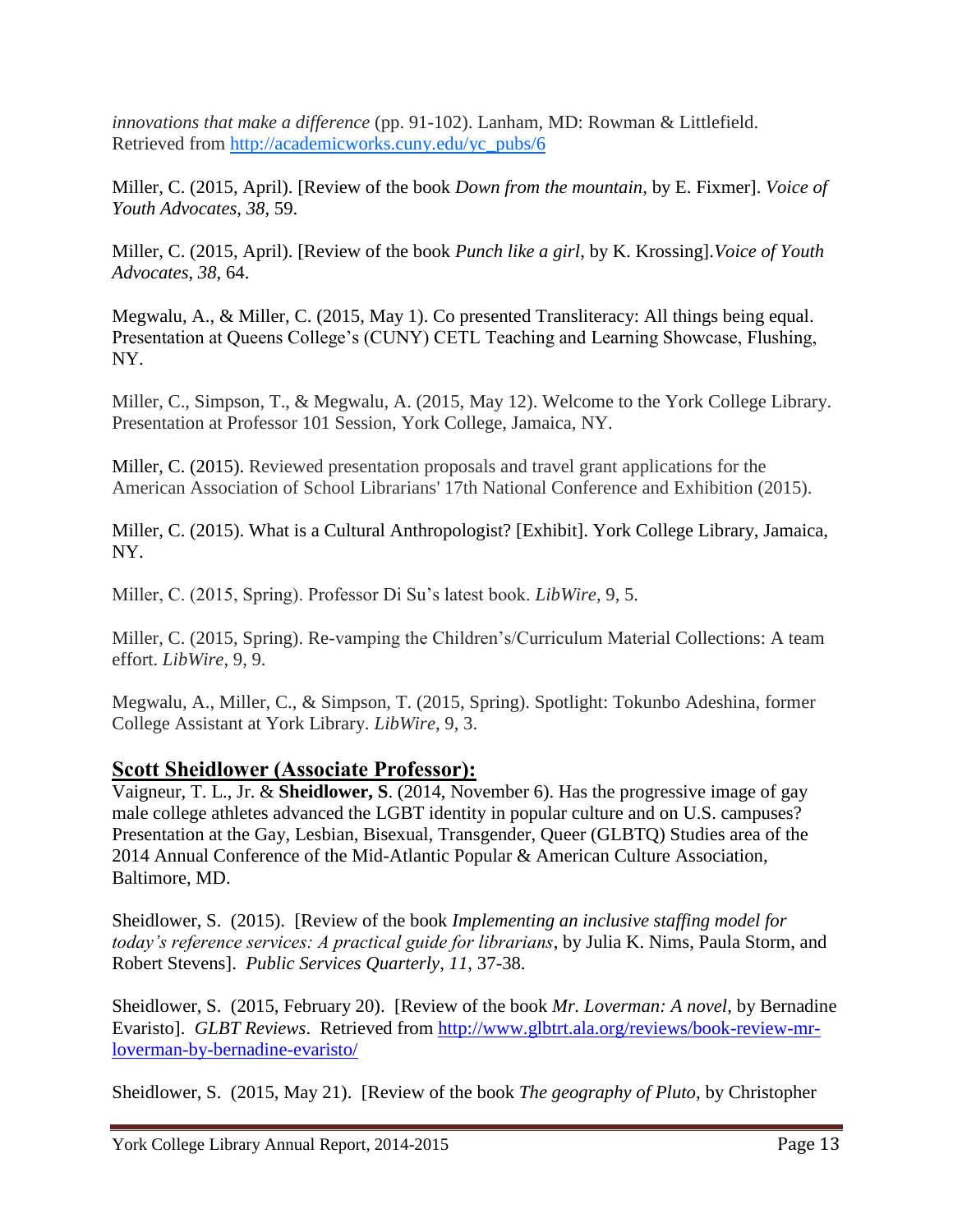DiRaddo]. *GLBT Reviews*. Retrieved from [http://www.glbtrt.ala.org/reviews/book-review-the](https://owa.york.cuny.edu/owa/redir.aspx?SURL=pzIEdD5VztLns9NkSaQg-EPi3MSv0QXcCpo5wnPuECKqCunpE3DSCGgAdAB0AHAAOgAvAC8AdwB3AHcALgBnAGwAYgB0AHIAdAAuAGEAbABhAC4AbwByAGcALwByAGUAdgBpAGUAdwBzAC8AYgBvAG8AawAtAHIAZQB2AGkAZQB3AC0AdABoAGUALQBnAGUAbwBnAHIAYQBwAGgAeQAtAG8AZgAtAHAAbAB1AHQAbwAtAGIAeQAtAGMAaAByAGkAcwB0AG8AcABoAGUAcgAtAGQAaQByAGEAZABkAG8ALwA.&URL=http%3a%2f%2fwww.glbtrt.ala.org%2freviews%2fbook-review-the-geography-of-pluto-by-christopher-diraddo%2f)[geography-of-pluto-by-christopher-diraddo/](https://owa.york.cuny.edu/owa/redir.aspx?SURL=pzIEdD5VztLns9NkSaQg-EPi3MSv0QXcCpo5wnPuECKqCunpE3DSCGgAdAB0AHAAOgAvAC8AdwB3AHcALgBnAGwAYgB0AHIAdAAuAGEAbABhAC4AbwByAGcALwByAGUAdgBpAGUAdwBzAC8AYgBvAG8AawAtAHIAZQB2AGkAZQB3AC0AdABoAGUALQBnAGUAbwBnAHIAYQBwAGgAeQAtAG8AZgAtAHAAbAB1AHQAbwAtAGIAeQAtAGMAaAByAGkAcwB0AG8AcABoAGUAcgAtAGQAaQByAGEAZABkAG8ALwA.&URL=http%3a%2f%2fwww.glbtrt.ala.org%2freviews%2fbook-review-the-geography-of-pluto-by-christopher-diraddo%2f)

Sheidlower, S. (2015). Finding statistics for Health Issues. [Research guide]. <http://libguides.york.cuny.edu/c.php?g=281961>

#### **Todd Simpson (Assistant Professor):**

Miller, C., Simpson, T., & Megwalu, A. (2015, May 12). Welcome to the York College Library. Presentation at Professor 101 Session, York College, Jamaica, NY.

Simpson, T. (2015). English & Literature. [Research guide]. <http://libguides.york.cuny.edu/c.php?g=256023>

Megwalu, A., Miller, C., & Simpson, T. (2015, Spring). Spotlight: Tokunbo Adeshina, former College Assistant at York Library. *LibWire*, 9, 3.

Simpson, T. (2015, Spring). Academic Works: CUNY"s institutional repository. *LibWire*, 9, 4.

#### **Di Su (Associate Professor):**

Su, D. (2014). *Library instruction design: Learning from Google and Apple*. Oxford: Chandos.

Su, D. (2014, January 25). Thinking and re-thinking. [Web log message]. Retrieved from: <http://infolit.commons.gc.cuny.edu/2014/01/25/thinking-and-re-thinking>

Su, D. (2014, February 24). Transliteracy for next generation students: Academic and everyday. [Web log message]. Retrieved from:

[https://infolit.commons.gc.cuny.edu/2014/02/24/transliteracy-for-next-generation-students](https://infolit.commons.gc.cuny.edu/2014/02/24/transliteracy-for-next-generation-students-academic-and-everyday/)[academic-and-everyday/](https://infolit.commons.gc.cuny.edu/2014/02/24/transliteracy-for-next-generation-students-academic-and-everyday/)

Su, D. (2014 March 11). What the leaders think about IL. [Web log message]. Retrieved from <http://infolit.commons.gc.cuny.edu/2014/03/11/what-the-leaders-think-about-il/>

Su, D. (2014, June 12). Intentional informationists. [Web log message]. Retrieved from <http://infolit.commons.gc.cuny.edu/2014/06/12/intentional-informationists/>

Su, D. (2014, July 28). "Change literacy" and the future libraries. [Web log message]. Retrieved from:<http://infolit.commons.gc.cuny.edu/2014/07/28>

Su, D. (2014, July 29). The current status. [Web log message]. Retrieved from <http://infolit.commons.gc.cuny.edu/2014/07/29/the-current-status/>

Su, D. (2014, November 6). Praise from a professional. [Web log message]. Retrieved from: <http://infolit.commons.gc.cuny.edu/2014/11/06>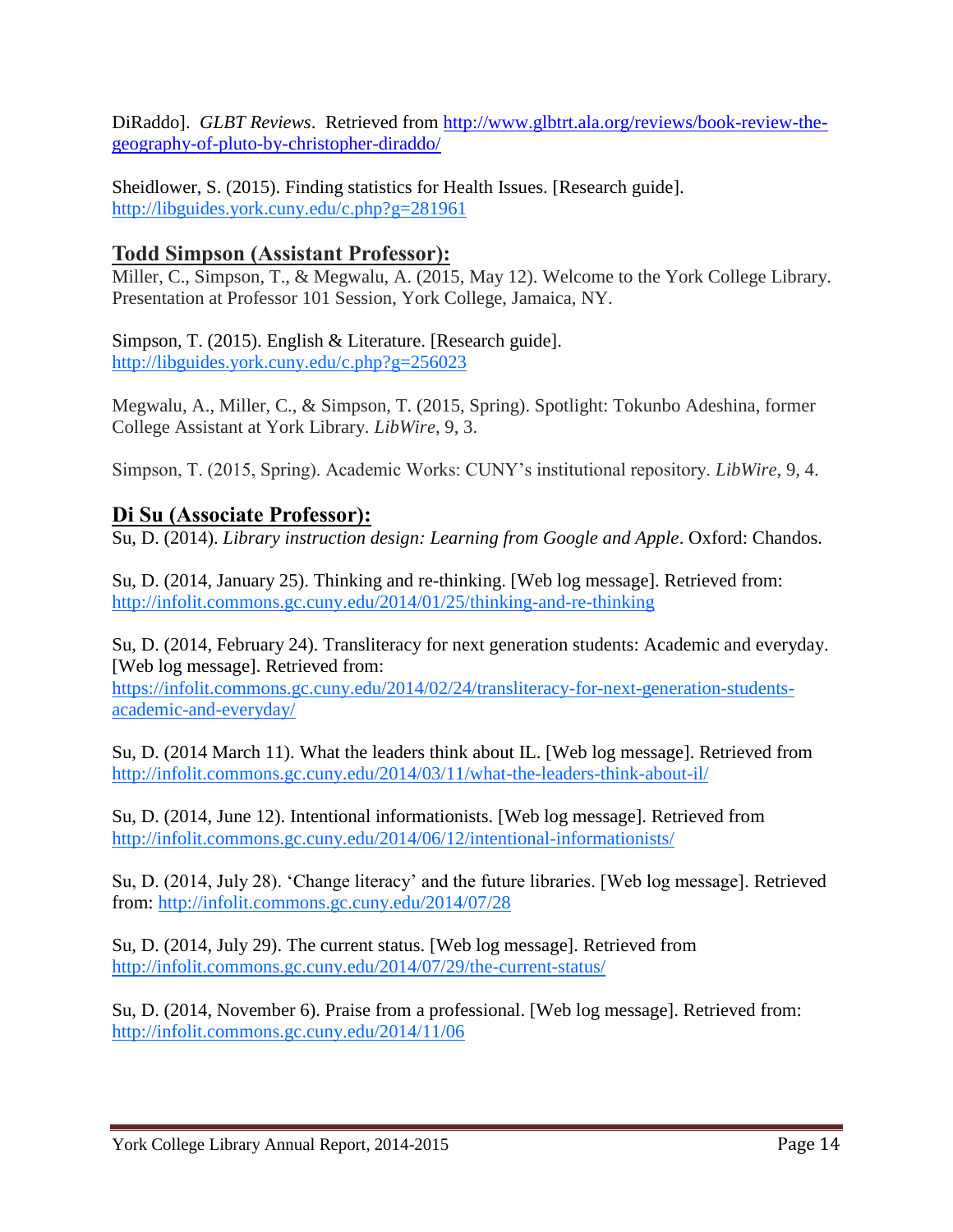Su, Di. (2014, September 11). Book talk: *Library instruction design: Learning from Google and Apple*. Presentation at LILAC (CUNY"s Library Information Literacy Advisory Committee). CUNY Central, New York.

Su, D. (2015). Accounting & Finance. [Research guide]. <http://libguides.york.cuny.edu/accounting>

Su, D. (2015). Aviation. [Research guide].<http://libguides.york.cuny.edu/aviation>

Su, D. (2015). Business & Economics. [Reserach guide].<http://libguides.york.cuny.edu/business>

Su, D. (2015). Classical Music. [Research guide].<http://libguides.york.cuny.edu/classicalmusic>

Su, D. (2015). Law. [Research guide].<http://libguides.york.cuny.edu/law>

Su, D. (2015, Spring). Expand your search to a new level: Meta-search options. *LibWire*, 9, 7.

### **XVIII. Library Faculty College/University Service, 2014- 2015**

#### **Daniel E. Cleary (Assistant Professor):**

- **The Vork College Senate Curriculum Committee**
- **York College Faculty Caucus, (Secretary)**
- Library's Liaison to York's I.T. Department
- **CUNY Libraries' Serial Committee**

#### **John A. Drobnicki (Professor):**

- Library Personnel & Budget Committee
- **Library Website Committee**
- Member, Search Committee for Technical Services Librarian
- **Member, Library Strategic Planning Committee**
- Member, Middle States Executive Committee
- Chair, Middle States Subcommittee for Standard 1 (Mission and Goals
- **Member, CUNY Libraries' Acquisitions Committee**
- Member, Electronic Resources Advisory Committee (ERAC) Aug. 2014-Jan. 2015
- Library Faculty Committee of the Delegate Assembly

### **Njoki-Wa-Kinyatti (Associate Professor):**

- $\blacksquare$  Library Personnel & Budget Committee (Chair)
- **Library Strategic Planning Committee**
- **York College Personnel & Budget Committee**
- **The York College Personnel & Budget Committee Subcommittee on Faculty Scholarship**
- **The York College Strategic Planning Committee**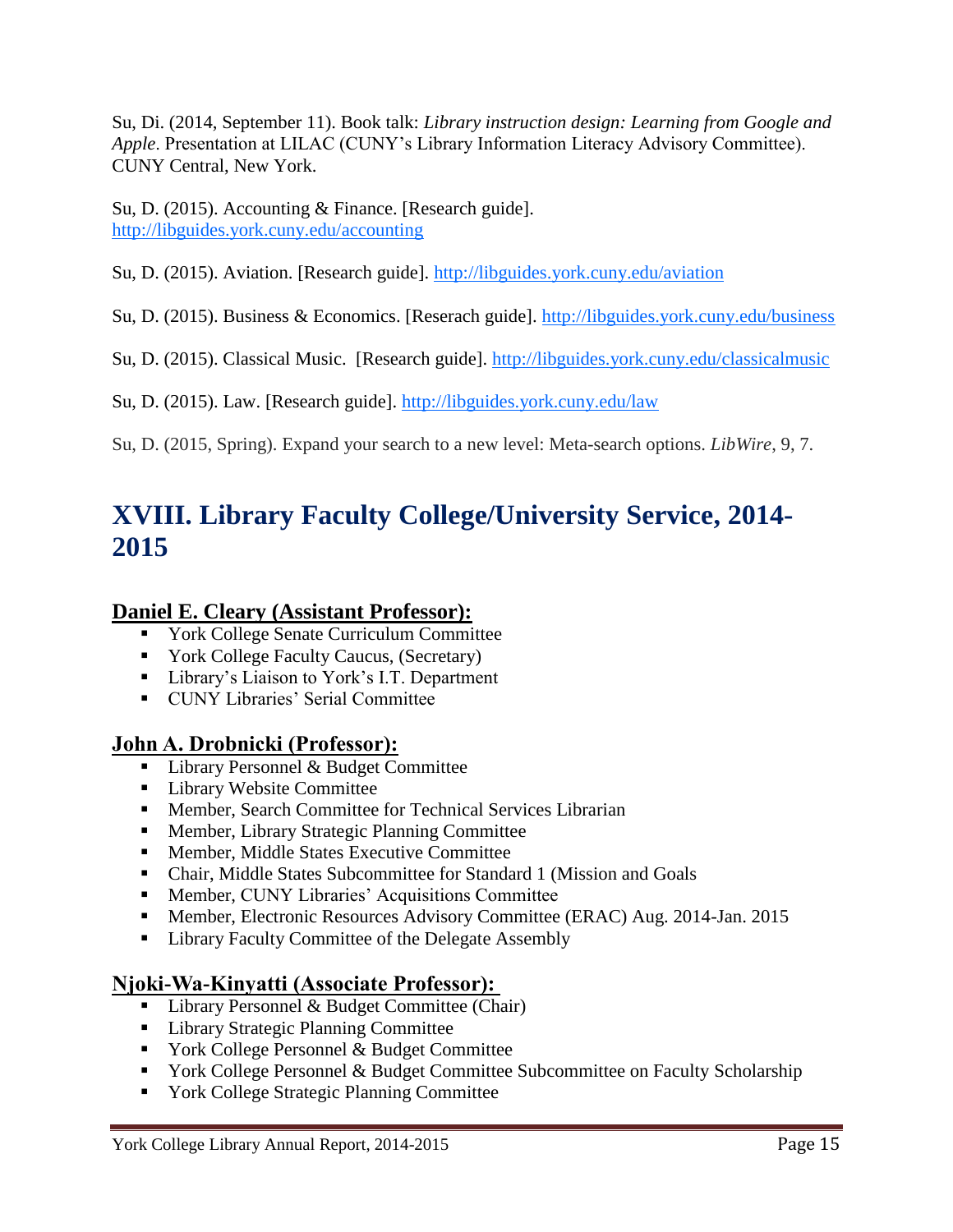- **Technology Fee Committee**
- York College Council of Chairs
- **CUNY Libraries' Council of Chief Librarians**

#### **Anamika Megwalu (Assistant Professor):**

- Library Personnel & Budget Committee
- Library Web Committee (Chair)
- Library Newsletter (Co-Editor)
- York College Curriculum Committee
- Member, Library Strategic Planning Committee
- First Year Reader Program & Meeting of the Minds
- **Teacher Education Advisory Committee**
- **Electronic Resources Advisory Council (ERAC)**
- **SFX** Committee
- **LACUNY Inter Library Loan Roundtable**
- **LACUNY Emerging Technologies Committee**
- Math Support for Undergraduates

#### **Christina Miller (Assistant Professor):**

- Library Environment & Signage Committee
- Library Department Personnel & Budget Committee (Substitute)
- **Member, Search Committee for Technical Services Librarian**
- **Library Newsletter (Co-editor)**
- Senate Committee on Library (Secretary)
- **Member, Search Committee for Dean of School of Arts & Sciences**
- **LACUNY Junior Faculty Research Roundtable (JFRR)**
- **LACUNY Public Services Committee**

#### **Scott Sheidlower (Associate Professor):**

- Library Personnel & Budget Committee
- Vork College 504C3 Committee
- Chapter Chair- PSC-CUNY, York College Chapter
- York College Straight and Gay Alliance (SAGA) Faculty Advisor
- Pathways Committee
- **LACUNY Accessibility Roundtable**
- **LACUNY Multicultural and diversity Roundtable**
- LACUNY archival Roundtable
- **CUNY Circulation Committee**
- **CUNY Primary Contact Committee**

#### **Todd Simpson (Assistant Professor):**

- Library Website Committee (Co-editor)
- Library Environment & Signage Committee
- **LACUNY Executive Committee (Alternate)**
- **CUNY Libraries Cataloging Committee**